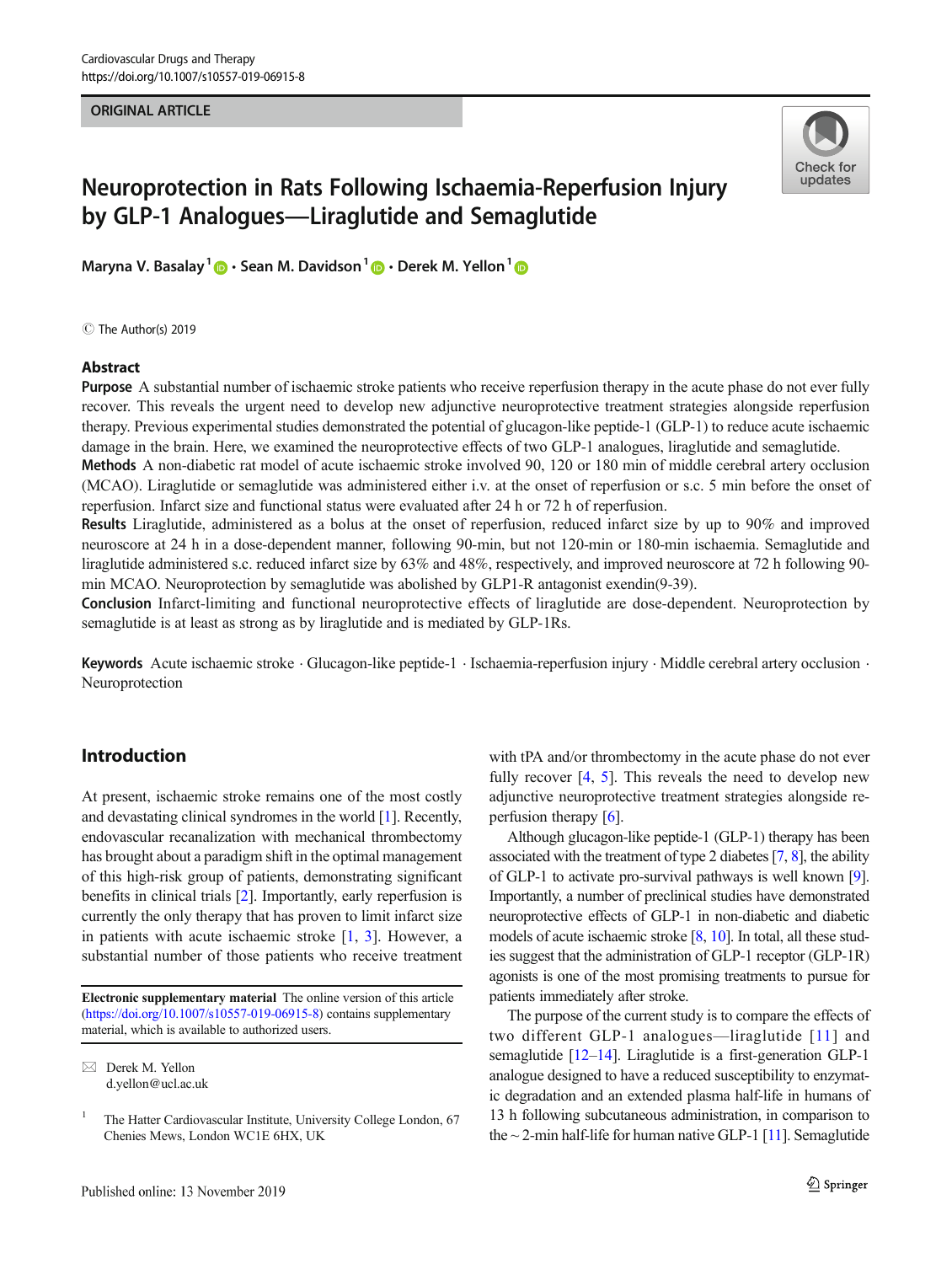is a newer GLP-1 analogue with a greatly prolonged half-life in humans of 165 h (approximately 1 week) [[13](#page-5-0), [14](#page-5-0)]. For this reason, we hypothesised that semaglutide would confer prolonged neuroprotection during the reperfusion period compared with shorter-acting GLP-1 analogues.

While neuroprotection by liraglutide has previously been demonstrated in a number of preclinical studies using permanent or transient middle cerebral artery occlusion (MCAO) [[10\]](#page-5-0), semaglutide has never been examined in either stroke model.

# Materials and Methods

#### Animals and Experimental Groups

Male non-diabetic Sprague-Dawley rats (220–250 g) were used. All animals were randomly allocated to groups with allocation being concealed.

Study 1 The rats were subjected to i.v. bolus of vehicle (saline)  $(n = 6)$  or liraglutide via the tail vein at the onset of reperfusion following a 90-min MCAO. Three doses of liraglutide were used (350 μg/kg ( $n = 8$ ), 700 μg/kg ( $n = 8$ ) and 1050 μg/kg ( $n = 8$ )  $= 8$ )). These doses were selected based on a previously published study which showed that 700 μg/kg was neuroprotective in rats [[15\]](#page-5-0). Functional status was evaluated 24 h after MCAO. The rats were then immediately sacrificed, and infarct sizes measured.

Study 2 The functional and infarct-limiting effects of the maximal dose of liraglutide from study 1 were evaluated in rats subjected to 90-min ( $n = 8$ ), 120-min ( $n = 6$ ) or 180-min ( $n =$ 5) MCAO, followed by 24-h reperfusion, in comparison with the corresponding time-matched control groups ( $n = 8$ ,  $n = 8$ ) and  $n = 5$  at each time point).

Study 3 The functional and infarct-limiting effects of s.c. administration of liraglutide 1050  $\mu$ g/kg (n = 9) and semaglutide 12 μg/kg  $(n = 10)$  5 min before the onset of reperfusion were evaluated in rats subjected to 90-min MCAO, followed by 72-h reperfusion and compared with the control group ( $n = 8$ ). The chosen dose of semaglutide was based on a previous publication [[16](#page-5-0)]. To assess the role of GLP-1Rs in these effects, in one group of animals, the GLP1-R antagonist exendin(9-39) (Ex(9-39), 50  $\mu$ g/kg, i.v.) was administered 15 min before the injection of semaglutide ( $n = 8$ ). The dose of Ex(9-39) was selected on the basis of our previous study [[17\]](#page-5-0). Blood glucose was measured in three random rats in each group to make sure no significant decline of glucose concentration occurs in response to the administration of these drugs.

#### Transient Middle Cerebral Artery Occlusion

The intraluminal filament model of focal ischaemia was used [\[18,](#page-5-0) [19\]](#page-5-0). Briefly, under 2% isoflurane anaesthesia, a silicon-coated monofilament was advanced through the right common and internal carotid arteries towards the middle cerebral artery junction until resistance was felt  $\sim$  2 cm). The animals were then allowed to recover in order to check for the presence of the functional signs of cortex brain ischaemia, such as walking towards the contralateral side, left forelimb flexion and body rotation to the left when held by the tail. Animals without any of these signs at this point were excluded from the study. The filament was withdrawn after 90, 120 or 180 min of occlusion.

# Functional Status Evaluation

Behavioural neurological evaluation was performed using three previously reported scoring scales or neuroscores [[20](#page-5-0)–[23](#page-5-0)]. These scales consist of simple sensorimotor tasks (spontaneous activity, gait, postural signs, lateral resistance, limb placing and parachute reflex) for the assessment of the severity of neurological deficits. Higher neuroscores reflect stronger deficits, with the maximal possible score being 22. The merged 0–22-point scale is presented in supporting information on the website.

# Infarct Size Measurement

The animals were euthanised with i.p. 100 mg/kg of sodium pentobarbital. The brains were immediately removed, sectioned at 1.25-mm intervals, stained with 1% triphenyl tetrazolium chloride (TTC) and fixed in formalin. The sections were photographed, and the resulting infarct areas were measured using ImageJ (the examples of the obtained images are presented on the website). Infarct sizes were presented as the hemispheric lesion volumes corrected for oedema (%HLVe) [\[24](#page-5-0), [25\]](#page-5-0).

#### Statistical Analysis

One-way ANOVA (Dunn's multiple comparison test) was used for statistical analysis of the data, following the Shapiro-Wilk normality test (GraphPad Prism 5, GraphPad Software, Inc., CA). Data are presented as median [25% percentile; 75% percentile]. Differences between groups were considered statistically significant when  $P < 0.05$ . Correlations were determined by Spearman's  $r$  analysis.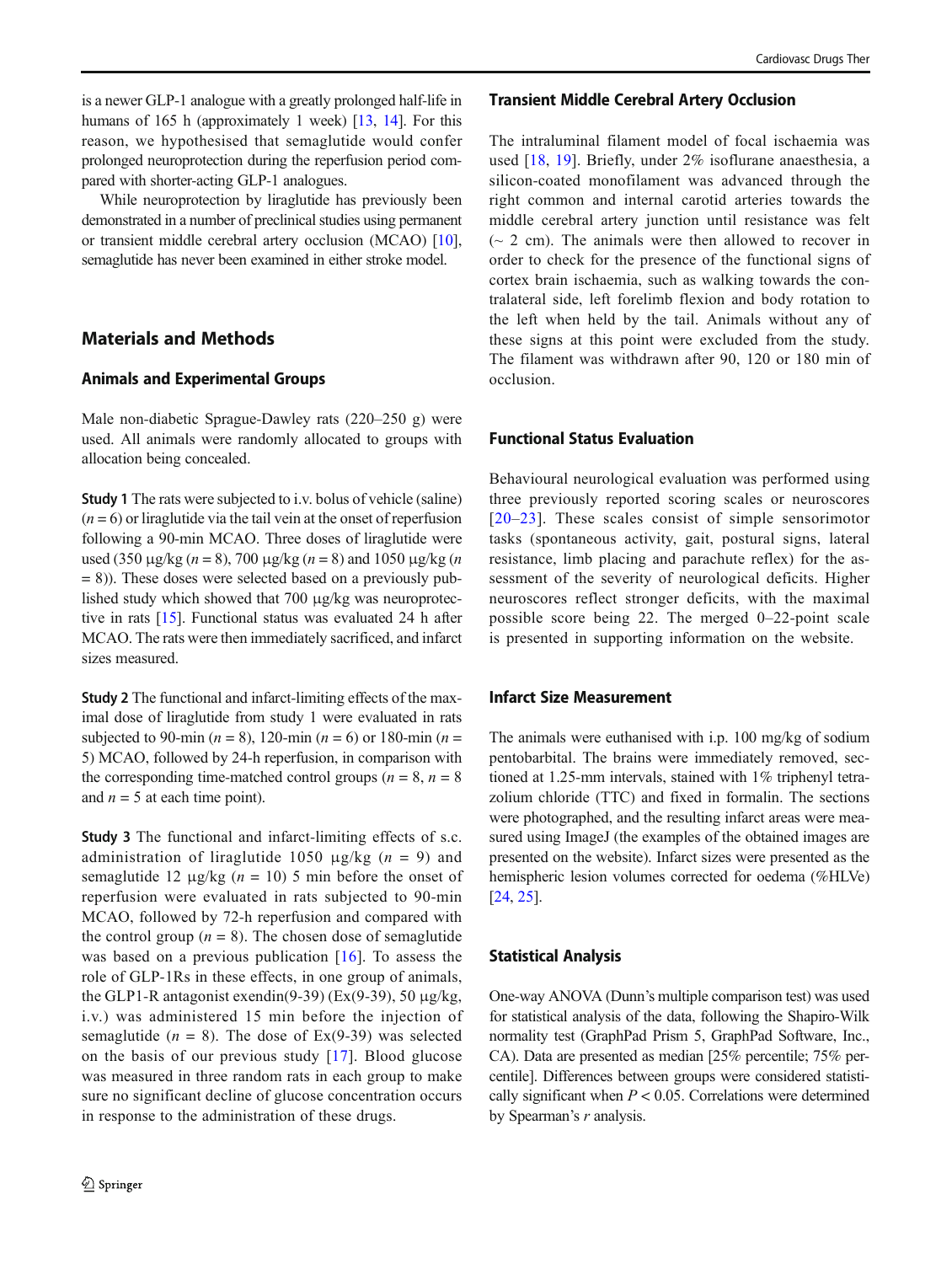# **Results**

# Liraglutide Reduces Brain Damage in a Dose-Dependent Manner

Study 1 investigated the potential neuroprotective efficacy of single bolus of either 350, 700 or 1050 μg/kg liraglutide administered at the onset of reperfusion.

The %HLVe in the vehicle group was 40 [34; 46]. A total of 700 μg/kg or 1050 μg/kg liraglutide reduced infarct size by 74% ( $P < 0.05$ ) and 90% ( $P < 0.001$ ). No significant reduction in infarct size was observed in the animals treated with 350 μg/kg liraglutide (Fig. 1a). The median neuroscore after 24 h in the vehicle group was 10.0 (on the 0–22 scale) and was reduced with either 700 μg/kg ( $P < 0.05$ ) or 1050 μg/kg ( $P <$ 0.001) liraglutide. No benefit was seen with 350 μg/kg liraglutide (median neuroscore of 10.0) (Fig. 1b). A significant correlation was found between infarct sizes and neuroscores on day 1 ( $r = 0.86$ ;  $P < 0.001$ ).

# Reperfusion Delay is a Limiting Factor for Neuroprotection by Liraglutide

In study 2, we investigated whether the neuroprotective efficacy of 1050 μg/kg liraglutide was retained when the duration of MCAO was extended to 120 and 180 min.

The %HLVe in the control groups (MCAO duration of 90 min, 120 min and 180 min) were 42 [38; 46], 35 [31; 43] and 44 [39; 53] ( $P > 0.05$  between all the control groups). Liraglutide reduced infarct size in the 90-min ischaemia groups ( $P < 0.001$ ), but not in the 120- and 180-min groups (Fig. [2a\)](#page-3-0). The median neuroscores in control groups subjected to 90-, 120- and 180-min ischaemia were 9.0, 9.0 and 10.0 respectively. In the corresponding liraglutide-treated groups, the medians were significantly reduced after 90-min ( $P <$ 0.05), but not 120-min and 180-min MCAO (Fig. [2b\)](#page-3-0).

# Neuroprotection by Semaglutide Is at Least as Powerful as by Liraglutide and Is Mediated by GLP-1Rs

Increasing the duration of reperfusion period to 72 h in study 3 was accompanied by reduced survival: 2 out of 10 animals died in the control group, 2 out of 11 in the liraglutide group, and 3 out of 11 in the group in which the GLP-1R antagonist Ex(9-39) was administered before semaglutide. The only mortality-free group (0 out of 10) was that in which the rats were treated with semaglutide alone. However, none of these differences in mortality was significant.

In this series of experiments, visible intracerebral haemorrhage was observed in some brains at slicing: 5 from the control group, 1 from the liraglutide group and 2 from the Ex(9- 39) + semaglutide group. No large visible haemorrhages were revealed in the rats treated with semaglutide without the GLP-1R antagonist.

The %HLVe in surviving animals from the control group was 51 [43; 59]. Liraglutide and semaglutide each reduced infarct size at 72 h by 48% and 63% ( $P < 0.01$  and  $P <$ 0.001 respectively).  $Ex(9-39)$  abolished the infarct-limiting effect of semaglutide ( $P > 0.05$  vs. control) (Fig. [3a\)](#page-3-0). The median neuroscore in the surviving animals from the control group was 12.0. In both liraglutide- and semaglutide-treated



Fig. 1 Neuroprotection induced by liraglutide administration in the acute ischaemic stroke model is dose-dependent. Rats were subjected to 90-min MCAO, followed by 24-h reperfusion. Vehicle or liraglutide was administered as i.v. bolus at the onset of reperfusion. Hemispheric lesion



evaluated at the end of reperfusion period. \*  $P < 0.05$ ; \*\* $P < 0.01$ ; \*\*\* $P <$ 0.001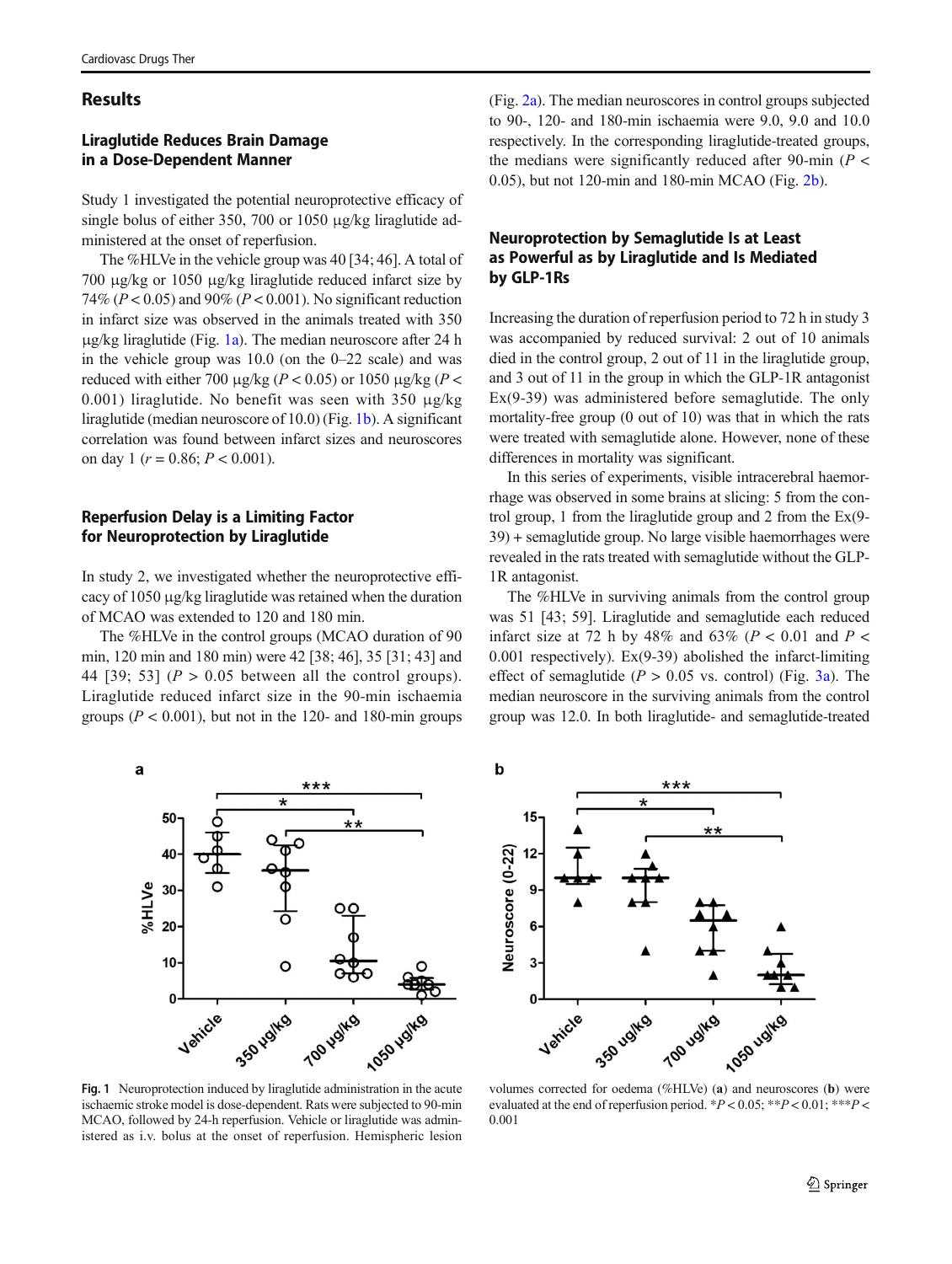

Fig. 2 Reperfusion delay is a limiting factor for neuroprotection by liraglutide. Rats were subjected to 90-, 120- or 180-min MCAO, followed by 24-h reperfusion. Liraglutide was administered as i.v. bolus at the onset of reperfusion. Hemispheric lesion volumes corrected for oedema

groups, the neuroscore was significantly reduced to 6.0 ( $P$  < 0.001). In rats treated with semaglutide and GLP-1R antagonist, the neuroscore was unchanged at 11.0 (Fig. 3b). A significant correlation was found between infarct sizes and neuroscores on day 3 ( $r = 0.9$ ;  $P < 0.001$ ).



<span id="page-3-0"></span>a

 $\bigcirc$ large intracerebral haemorrhage



liraglutide and is mediated by GLP-1Rs. Rats were subjected to 90-min MCAO, followed by 72-h reperfusion. Liraglutide (Lir.) or semaglutide (Sem.) was administered s.c. 5 min before the onset of reperfusion. Hemispheric lesion volumes corrected for oedema (%HLVe) (a) and



 $\mathbf b$ 



(%HLVe) (a) and neuroscores (b) were evaluated at the end of reperfusion period. Individual data and median with interquartile range are shown for each group.  $*P < 0.05$ ;  $***P < 0.001$ 

# **Discussion**

Although the neuroprotective effects of liraglutide have been demonstrated previously in experimental studies  $[10]$ , the current study is the first to show that the infarct-

# $\mathbf b$





Individual data and median with interquartile range are shown for each group. The numbers of the animals who did not survive 72-h reperfusion or had to be euthanised due to having reached the humane endpoints are presented in the boxes.  $*P < 0.05$ ;  $**P < 0.01$ ;  $**P < 0.001$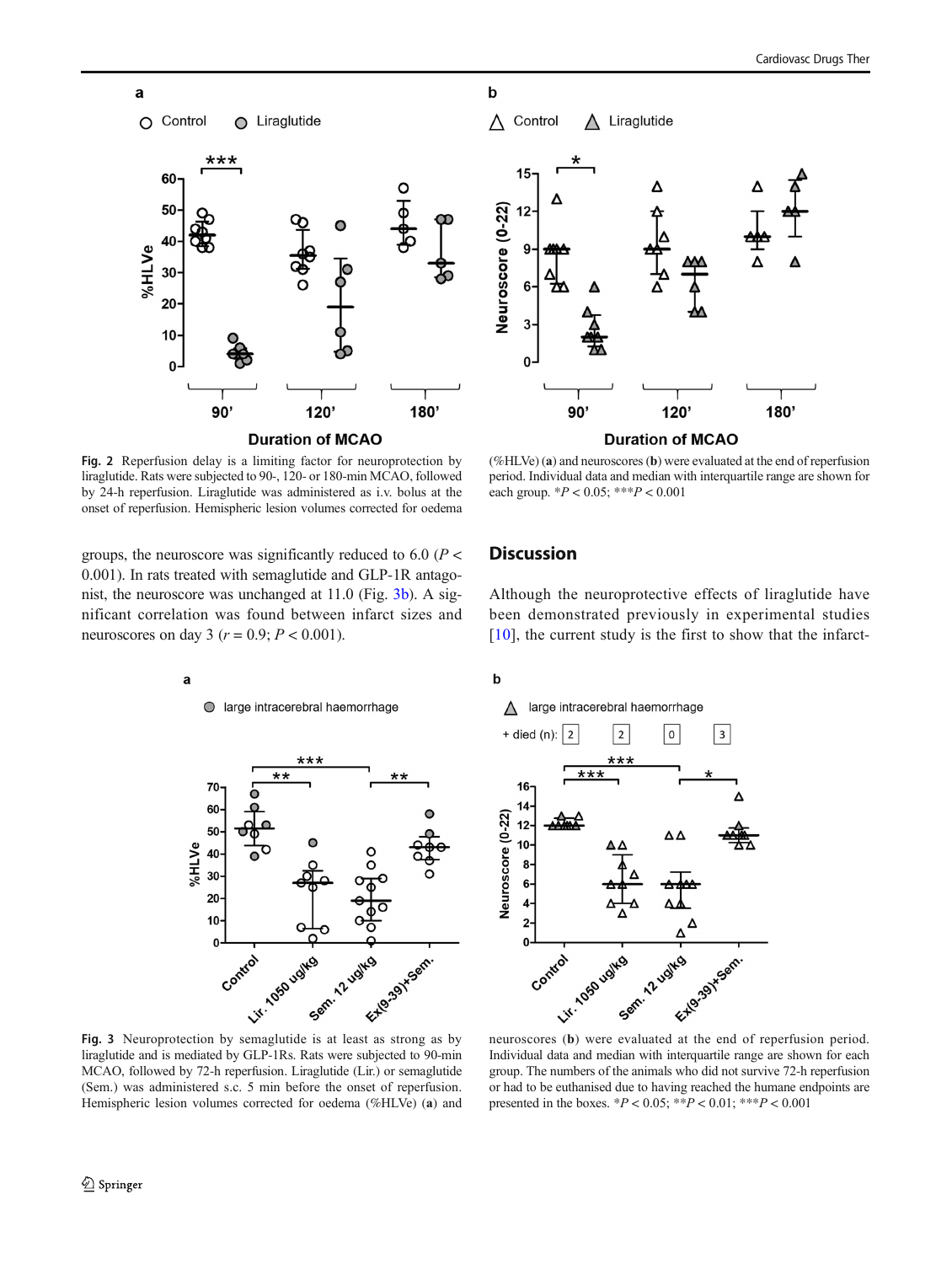limiting effect of liraglutide is dose-dependent. Importantly, we used a clinically relevant model of transient focal brain ischaemia, as well as clinically applicable time of liraglutide administration, i.e., shortly before reperfusion. As the concentration and bioavailability of liraglutide can be variable following subcutaneous administration [[14\]](#page-5-0), we chose to administer it intravenously at the onset of reperfusion. According to data by Hunter and [Hölscher](https://www.ncbi.nlm.nih.gov/pubmed/?term=H%C3%B6lscher%20C%5BAuthor%5D&cauthor=true&cauthor_uid=22443187), liraglutide is expected to cross the blood-brain barrier at the doses we tested, even in the normoxic state [\[26\]](#page-5-0). We regarded 1050  $\mu$ g/kg as the maximal effective dose, as there were no significant differences in infarct size between 1050 and 700 μg/kg. We showed that the neuroprotective effects of liraglutide in an acute ischaemic stroke model are dose-dependent. The obtained data are in agreement with the study by Darsalia et al., demonstrating that the other synthetic form of GLP-1—exendin-4—reduces brain damage in a dose-dependent manner [\[27\]](#page-5-0). In addition, the infarct sizes in the current study correlated significantly with neuroscores, as in the study by Chauveau et al. [[23](#page-5-0)].

It was shown previously that liraglutide administered 1 mg/kg per day does not reduce blood glucose level in nondiabetic rats [[28\]](#page-5-0). Moreover, the neuroprotective effect of liraglutide in this study was independent of glycaemia normalisation [\[27](#page-5-0)]. For these reasons, we did not measure blood glucose dynamics in response to liraglutide treatment in all the animals, but only validated these previous data in three random rats of each group.

As the duration of brain ischaemia is a variable parameter in patients with an acute ischaemic stroke [[29\]](#page-5-0), in the second series of experiments, we examined the neuroprotective effects of 1050 μg/kg liraglutide bolus, administered at reperfusion, with more prolonged MCAO, specifically 120 and 180 min. Although there were no differences in infarct sizes between the control groups subjected to 90-, 120- and 180-min ischaemia, the infarct-limiting effect was not observed with 120-min and 180-min ischaemia. Similarly, the neuroscore improved significantly only in the 90-min treatment group. We were not able to find any direct evidence in the existing literature, as to the relationship between the duration of MCAO in rats and the corresponding ischaemic period in humans. However, it has been shown that rat brain infarcts increase in size progressively up to 120–180 min of MCAO [\[30\]](#page-5-0), whereas reperfusion therapy in most patients with acute ischaemic stroke is effective within 6 h of focal brain ischaemia [[3](#page-5-0)], suggesting  $\sim$  2–3 times faster infarct progression in the brain of rats vs. humans.

In the third series of experiments, we compared the neuroprotective effects of liraglutide and the newer longer acting GLP-1 analogue, semaglutide. The principal clinic-related difference of semaglutide from liraglutide is the substantially longer half-life [[11,](#page-5-0) [13,](#page-5-0) [14](#page-5-0)]. This means that the neuroprotection after single s.c. administration of semaglutide shortly before reperfusion could potentially cover a longer duration of the reperfusion process. For this reason, we extended the reperfusion period to 72 h to be able to observe the potential benefits of semaglutide due to its prolonged half-life. We showed that both these GLP-1 analogues reduce infarct size. Notably, the group treated with semaglutide was the only one in this series, where all the animals survived 72 h, and no large visible intracerebral haemorrhages were found. Although this latter observation still needs to be confirmed by further studies, this possible characteristic of semaglutide can be valuable for the patients with acute ischaemic stroke, especially those undergoing thrombolytic therapy [\[31](#page-5-0)–[33](#page-6-0)]. Previously, it had been demonstrated that GLP-1R agonist exendin-4 ameliorates warfarin-associated haemorrhagic transformation after cerebral ischaemia [[34\]](#page-6-0). Importantly, semaglutide has recently been shown in the SUSTAIN-6 trial to have clinical benefit in terms of reducing the rate of non-fatal stroke [[34](#page-6-0)], although studies assessing functional outcome after stroke are still needed [\[35](#page-6-0)]. In this regard, our experimental study demonstrated improved functional recovery in rats treated with either liraglutide or semaglutide.

GLP1-R antagonist exendin(9-39) in our study abolished the neuroprotective effects of semaglutide, which indicates the key role of GLP-1Rs in these effects. This is in line with the previous study by Darsalia et al., where exendin-4 mediated neuroprotection in wild type, but not in *Glp-1r-/-* mice [[36\]](#page-6-0). In addition, 2 animals in this group had large intracerebral haemorrhages. While GLP-1Rs are widely distributed in the brain [\[37,](#page-6-0) [38\]](#page-6-0), the location of these receptors responsible for the neuroprotective effects is not known. However, regarding the possible protection from haemorrhage transformation of ischaemic stroke, the GLP-1Rs expressed in the endothelium [\[39](#page-6-0)] might be of more importance.

#### Conclusion

This study demonstrates that the GLP-1 analogues, liraglutide and semaglutide, reduce infarct size in a model of acute ischaemic stroke in non-diabetic rats. We believe this study indicates the potential for agents to be used in the clinical setting of ischaemic stroke.

Authors' Contribution Dr. Maryna Basalay contributed to conception and design, acquisition, analysis and interpretation of these experiments, drafted the manuscript and agreed to be accountable for all aspects of work ensuring integrity and accuracy. Dr. Sean Davidson contributed to the integration of the experiments and its design and critically revised the content of the manuscript. Professor Derek Yellon contributed to the conception and design, analysis and interpretation of the experiments and has critically revised the manuscript and approved its final version.

Funding Information This study was financially supported by the Hatter Foundation and the Rubin Charitable Trust. The Semaglutide and Liraglutide used in this study were kindly provided by Novo Nordisk.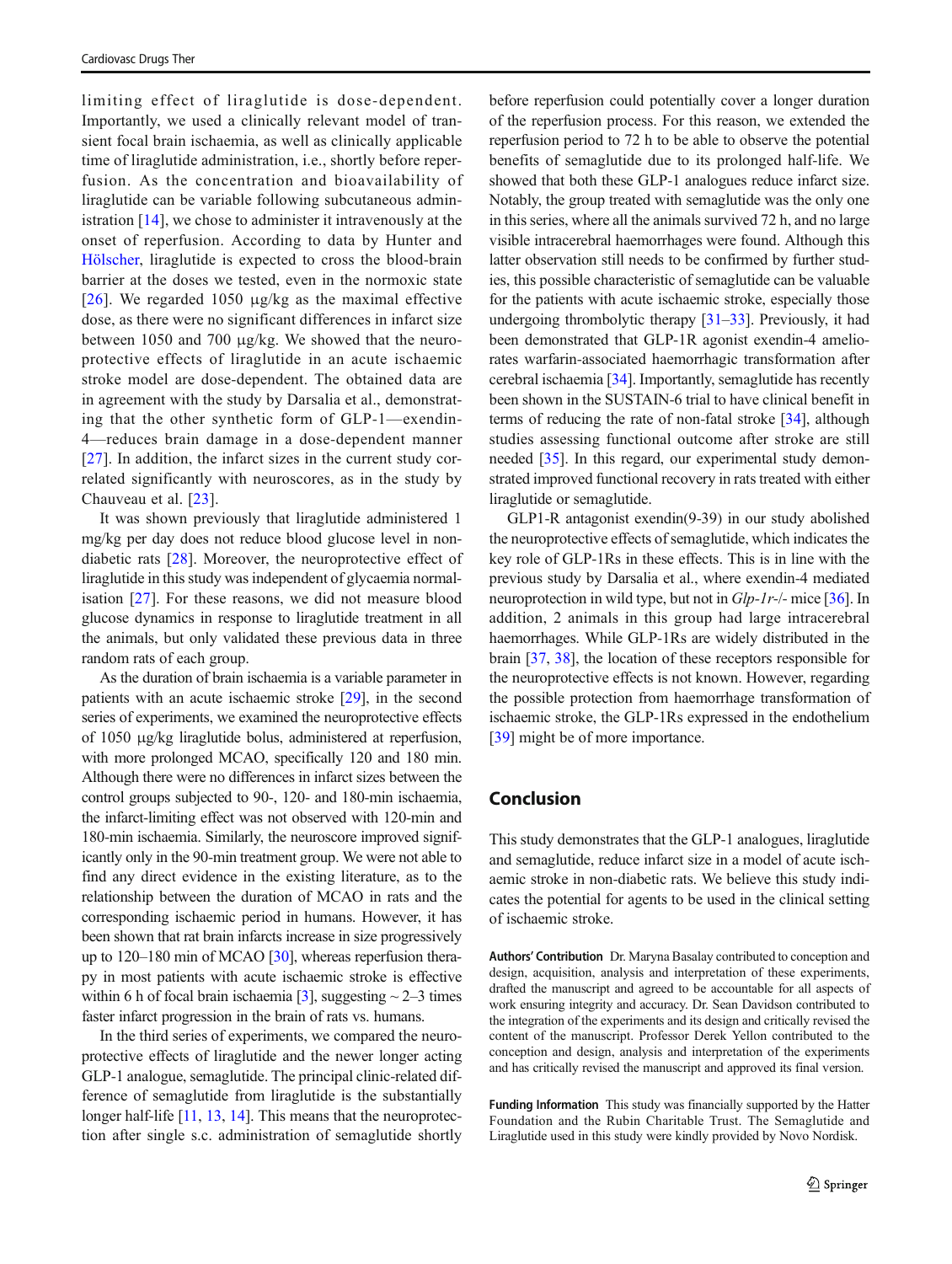#### <span id="page-5-0"></span>Compliance with Ethical Standards

Conflict of Interest The authors declare that they have no conflict of interest.

Ethics Approval All applicable international, national and/or institutional guidelines for the care and use of animals were followed. The experiments were performed in accordance with the European Commission Directive 2010/63/EU (European Convention for the Protection of Vertebrate Animals used for Experimental and Other Scientific Purposes) and the UK Home Office (Scientific Procedures) Act (1986) with project approval from the respective Institutional Animal Care and Use Committees, in compliance with the ARRIVE guidelines.

Open Access This article is distributed under the terms of the Creative Commons Attribution 4.0 International License (http:// creativecommons.org/licenses/by/4.0/), which permits unrestricted use, distribution, and reproduction in any medium, provided you give appropriate credit to the original author(s) and the source, provide a link to the Creative Commons license, and indicate if changes were made.

# References

- 1. Royal College of Physicians. National clinical guideline for stroke. 2016.
- 2. Carvalho A, Cunha A, Rodrigues M, et al. Mechanical thrombectomy in acute ischemic stroke: initial single-center experience and comparison with randomized controlled trials. J Stroke Cerebrovasc Dis. 2017;26:589–94.
- 3. Powers WJ, Rabinstein AA, Ackerson T, et al. 2018 Guidelines for the early management of patients with acute ischemic stroke: a guideline for healthcare professionals from the American Heart Association/American Stroke Association. Stroke. 2018;49:e46– 110.
- 4. Emberson J, Lees KR, Lyden P, et al. Effect of treatment delay, age, and stroke severity on the effects of intravenous thrombolysis with alteplase for acute ischaemic stroke: a meta-analysis of individual patient data from randomised trials. Lancet (London, England). 2014;384:1929–35.
- 5. Bix GJ, Fraser JF, Mack WJ, et al. Uncovering the Rosetta stone: report from the first annual conference on key elements in translating stroke therapeutics from pre-clinical to clinical. Transl Stroke Res. 2018;9:258–66.
- 6. Davidson SM, Arjun S, Basalay MV, et al. The 10th Biennial Hatter Cardiovascular Institute workshop: cellular protection - evaluating new directions in the setting of myocardial infarction, ischaemic stroke, and cardio-oncology. Basic Res Cardiol. 2018;113:43.
- 7. Lovshin JA, Drucker DJ. Incretin-based therapies for type 2 diabetes mellitus. Nat Rev Endocrinol. 2009;5:262–9.
- 8. Darsalia V, Klein T, Nyström T, Patrone C. Glucagon-like receptor 1 agonists and DPP-4 inhibitors: anti-diabetic drugs with anti-stroke potential. Neuropharmacology. 2018;136:280–6.
- 9. Bose AK, Mocanu MM, Carr RD, Brand CL, Yellon DM. Glucagon-like peptide 1 can directly protect the heart against ischemia/reperfusion injury. Diabetes. 2005;54:146–51.
- 10. Marlet IR, Ölmestig JNE, Vilsbøll T, Rungby J, Kruuse C. Neuroprotective mechanisms of glucagon-like peptide-1-based therapies in ischaemic stroke: a systematic review based on preclinical studies. Basic Clin Pharmacol Toxicol. 2018;122:559–69.
- 11. Drucker DJ, Dritselis A, Kirkpatrick P. Liraglutide. Nat Rev Drug Discov. 2010;9:267–8.
- 12. Lau J, Bloch P, Schäffer L, et al. Discovery of the once-weekly glucagon-like peptide-1 (GLP-1) analogue semaglutide. J Med Chem. 2015;58:7370–80.
- 13. Jensen L, Helleberg H, Roffel A, et al. Absorption, metabolism and excretion of the GLP-1 analogue semaglutide in humans and nonclinical species. Eur J Pharm Sci. 2017;104:31–41.
- 14. Hall S, Isaacs D, Clements JN. Pharmacokinetics and clinical implications of semaglutide: a new glucagon-like peptide (GLP)-1 receptor agonist. Clin Pharmacokinet. 2018;57:1529–38.
- 15. Sato K, Kameda M, Yasuhara T, et al. Neuroprotective effects of liraglutide for stroke model of rats. Int J Mol Sci. 2013;14:21513–  $24$
- 16. Rakipovski G, Rolin B, Nøhr J, et al. The GLP-1 analogs liraglutide and semaglutide reduce atherosclerosis in ApoE−/− and LDLr−/− mice by a mechanism that includes inflammatory pathways. JACC Basic to Transl Sci. 2018;3:844–57.
- 17. Basalay MV, Mastitskaya S, Mrochek A, et al. Glucagon-like peptide-1 (GLP-1) mediates cardioprotection by remote ischaemic conditioning. Cardiovasc Res. 2016;112:669–76.
- 18. Longa EZ, Weinstein PR, Carlson S, Cummins R. Reversible middle cerebral artery occlusion without craniectomy in rats. Stroke. 1989;20:84–91.
- 19. Spratt NJ, Fernandez J, Chen M, et al. Modification of the method of thread manufacture improves stroke induction rate and reduces mortality after thread-occlusion of the middle cerebral artery in young or aged rats. J Neurosci Methods. 2006;155:285–90.
- 20. Bederson JB, Pitts LH, Tsuji M, et al. Rat middle cerebral artery occlusion: evaluation of the model and development of a neurologic examination. Stroke. 1986;17:472–6.
- 21. Pérez-Asensio FJ, Hurtado O, Burguete MC, et al. Inhibition of iNOS activity by 1400W decreases glutamate release and ameliorates stroke outcome after experimental ischemia. Neurobiol Dis. 2005;18:375–84.
- 22. Van der Zijden JP, Bouts MJ, et al. Manganese-enhanced MRI of brain plasticity in relation to functional recovery after experimental stroke. J Cereb Blood Flow Metab. 2008;28:832–40.
- 23. Chauveau F, Cho TH, Riou A, et al. Does acute behavioral testing reflect successful ischemia in rats with transient middle cerebral artery occlusion? Int J Stroke. 2012;7:465–72.
- 24. Gerriets T, Stolz E, Walberer M, et al. Noninvasive quantification of brain edema and the space-occupying effect in rat stroke models using magnetic resonance imaging. Stroke. 2004;35:566–71.
- 25. Koch S, Mueller S, Foddis M, et al. Atlas registration for edemacorrected MRI lesion volume in mouse stroke models. J Cereb Blood Flow Metab. 2019;39:313–23.
- 26. Hunter K, Hölscher C. Drugs developed to treat diabetes, liraglutide and lixisenatide, cross the blood brain barrier and enhance neurogenesis. BMC Neurosci. 2012;13:33.
- 27. Darsalia V, Hua S, Larsson M, et al. Exendin-4 reduces ischemic brain injury in normal and aged type 2 diabetic mice and promotes microglial M2 polarization. Holscher C, ed. PLoS One. 2014;9: e103114.
- 28. Filchenko I, Simanenkova A, Chefu S, Kolpakova M, Vlasov T. Neuroprotective effect of glucagon-like peptide-1 receptor agonist is independent of glycaemia normalization in type two diabetic rats. Diabetes Vasc Dis Res. 2018;15:567–70.
- 29. Marchese G, Prochazka B, Widimsky P. The importance of time: time delays in acute stroke. Cor Vasa. 2016;58:e225–32.
- 30. Memezawa H, Smith ML, Siesjö BK. Penumbral tissues salvaged by reperfusion following middle cerebral artery occlusion in rats. Stroke. 1992;23:552–9.
- 31. Ozkul-Wermester O, Guegan-Massardier E, Triquenot A, et al. Increased blood-brain barrier permeability on perfusion computed tomography predicts hemorrhagic transformation in acute ischemic stroke. Eur Neurol. 2014;72:45–53.